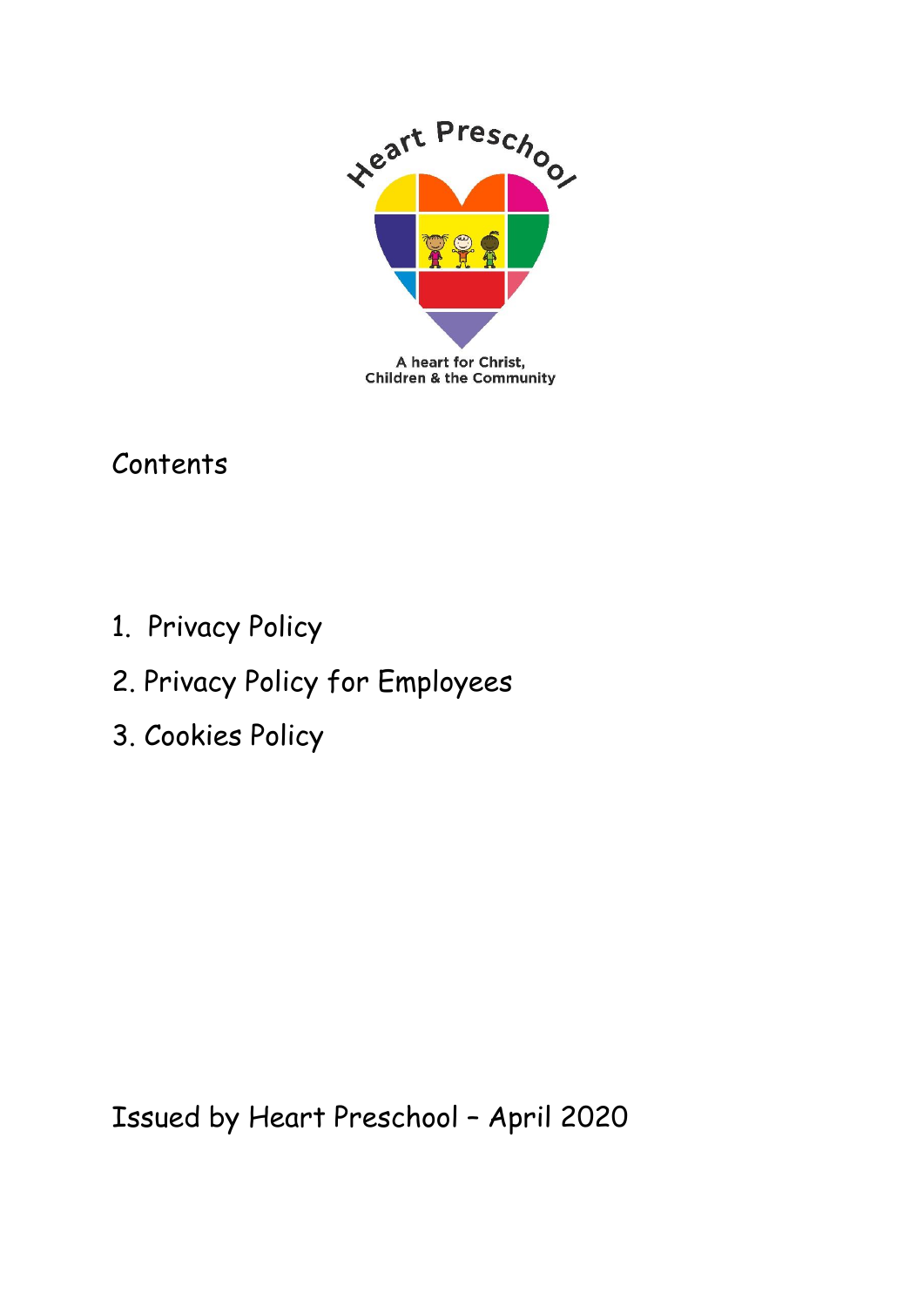#### Privacy Policy

- **1. Data Controller**
- **2. Your rights**
- **3. Providing data about other people**
- **4. Communication with you**
- **5. The Law**
- **6. Useful documents/Websites**

#### Data Controller

The data controller is Heart Preschool CIC registered in England and Wales registered Number 10863326 In this Privacy Policy, 'we',' us' and 'our' means Heart Preschool CIC. Where data is provided to our other agencies in relation to the service you have booked, other agencies may also be acting as data controllers. If you would like more information about how any of other agencies process data, you should read the privacy policy for the relevant agency which will be available on the other agencies website.

We are registered with the ICO (Information Commissioners Office), the Organisation is **Heart Preschool CIC, The Church at Rise Park, Revelstoke Way, Rise Park Nottingham NG5 5EB.**

Registration Reference: **ZA297574** Start date: 29 May 2018 End date: 28 May 2020. Companies House registration number: **10863326**  Ofsted Registered Site: **EY557126**

#### **Reasons/purposes for processing information**

We process personal information to enable meet the requirements for Early Years and Childcare in accordance with The Early Years Foundation Stage (EYFS), our Ofsted Registration

and the DfE (Department for Education) to maintain our own accounts and records and to

support and manage our staff.

Our records are held on apple i.cloud, Android, Microsoft and Famly . Famly is fully compliant with the EU's General Data Protection Regulation (GDPR). On top of this, their server provider Amazon Web Services (AWS) has been approved in accordance with the EU Data Protection Directive. This is the directive that protects individuals with regards to the processing of personal data and on the free movement of such data (also known as Directive 95/46/EC). Broadly, this directive sets out a number of data protection requirements, which apply when personal data on EU citizens is being processed. If you require more information on this, you can visit their website an look at their processing agreement page.

All access is passcode protected and accessed only by those with relevant authority to do so.

Type/classes of information processed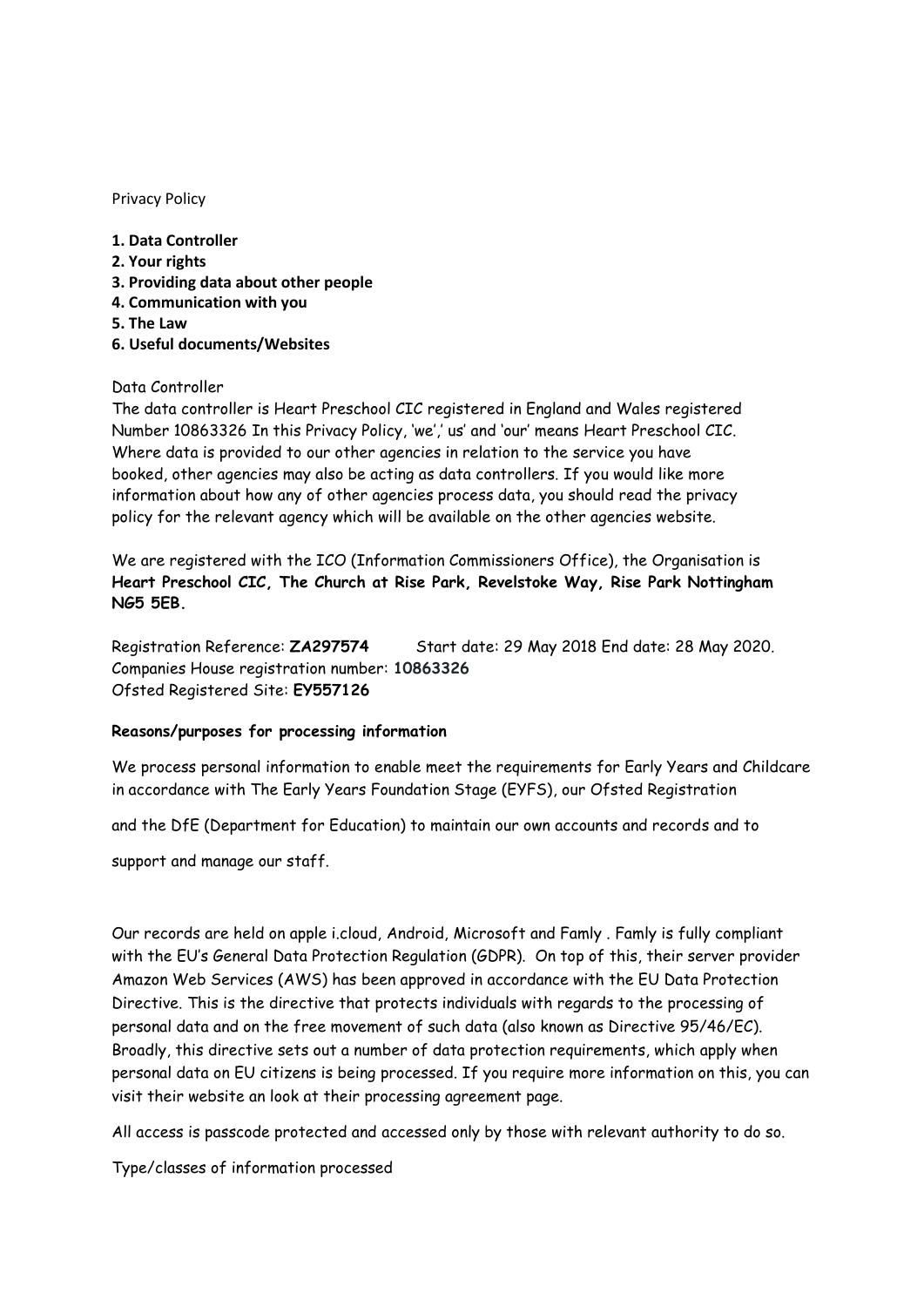We process information relevant to the above reasons/purposes.

This may include:

- personal details
- family details
- GP contact details
- digital images of the child's progress
- digital images of staff/parents/educators
- financial details
- education and employment details
- goods or services provided

We may also process sensitive classes. We may also process sensitive classes of information that may include:

- physical or mental health details
- children with a care plan

Who the information is processed about. We process personal information about:

- Our employees
- The children in our care
- Advisers, complainants, enquirers
- Suppliers

We sometimes need to share the personal information we process with the individual themselves and also with other organisations. Where this is necessary, we are required to comply with all aspects of the Data Protection Act (DPA).

Where necessary or required we share information with:

• Family, associates and representatives of the person whose personal data we are processing

- Healthcare, social and welfare advisers or practitioners
- Ofsted, local authorities and outside agencies
- Business associates
- Financial organisations and professional advisers
- Education, educators and examining bodies
- Current, past or prospective employers
- Employment and recruitment agencies
- Schools
- Local and central government
- Service providers

# 2. Your rights

We comply with and are registered under the data protection laws in the United Kingdom and take all reasonable steps to prevent any unauthorised access to your personal data. We reserve the right to amend or chnage this privacy policy at any time and any changes will be published on this website: [www.heartpreschool.co.uk](http://www.heartpreschool.co.uk/)

If you want to view the data, then you can do this by going to your account on 'Famly' in relation to your child's development, for other information please request this in writing on email to the Preschool Manager and Owner; Angela Msumba. You may wish for us to remove personal information from our records, if this is the case then please contact us so that we may process your request, however we are required by law to hold certain information to allow us to comply with the EYFS & Ofsted. Email: [heartpreschool@hotmail.com](mailto:heartpreschool@hotmail.com)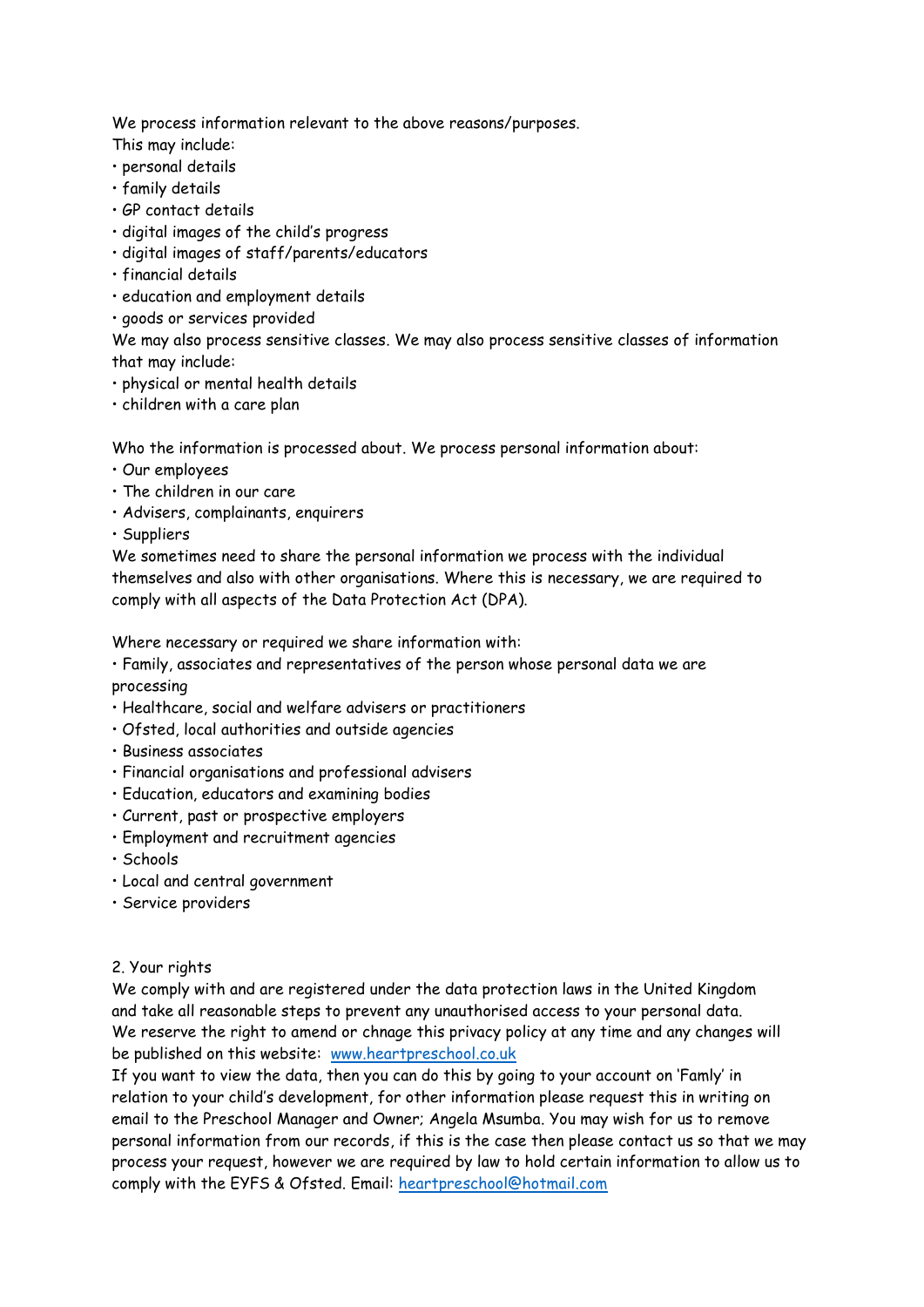# 3. Providing data about other people

This privacy policy sets out in detail how your data will be used by us. If you are providing us with another person's data you should ask them to also read this Privacy Policy. By giving us information about another person you are confirming that they have given you consent to provide the information to us.

# 4. Communicating with you

It is very important to us that we provide a service that meets the expectations of our customers and this section will explain how we use your data to communicate with you.

# Booking a place and your time with us

When you book a place for your child with us, you will be asked to sign a contract including our terms and conditions of business and all statutory requirements. This is a requirement by law, we will not ask for any other information outside of these requirements. You will also be required to have online 'Famly' account, this is our Preschool management system you will need to provide an email address, your child's name and date of birth.

(please see our website for information all about the famly app).

All communications will be made through Famly, Phone call, Facebook or by email. This is a standard part of the service that we offer and by using the service you agree by these terms. During the lockdown of COVID 19 we have increased our communications and also use Whats app to help provide a better service. When your booking ends with us, we will delete all your data one full financial year after your end date except for information of children who have attended the setting, accident and incident records and child protection records which will be held until the child reaches the age of 21 or until the child reaches the age of 24 for child protection records.

5. Law

This Privacy Policy is subject to English Law and to the exclusive jurisdiction of the English Courts.

2. Privacy Policy for Employees

Data controller: Heart Preschool CIC

**Introduction** 

Heart Preschool CIC is a "data controller". This means that we are responsible for deciding how we hold and use personal information about you.

Heart Preschool CIC "The Community Interest Company" collects, stores and processes personal data relating to its employees in order to manage the employment relationship. This privacy notice sets down how the Company collects and uses personal information about you during and after your working relationship with us.

This privacy policy applies to current and former employees. This notice does not form part of a contract of employment or any contract to provide services and may be updated at any time.

The Company is committed to protecting the privacy and security of your personal information. The Company is committed to being clear and transparent about how it collects and uses that information and to meeting its data protection obligations.

1. Data Protection Principles

The Company will comply with data protection law. This means that the personal information we hold about you must be: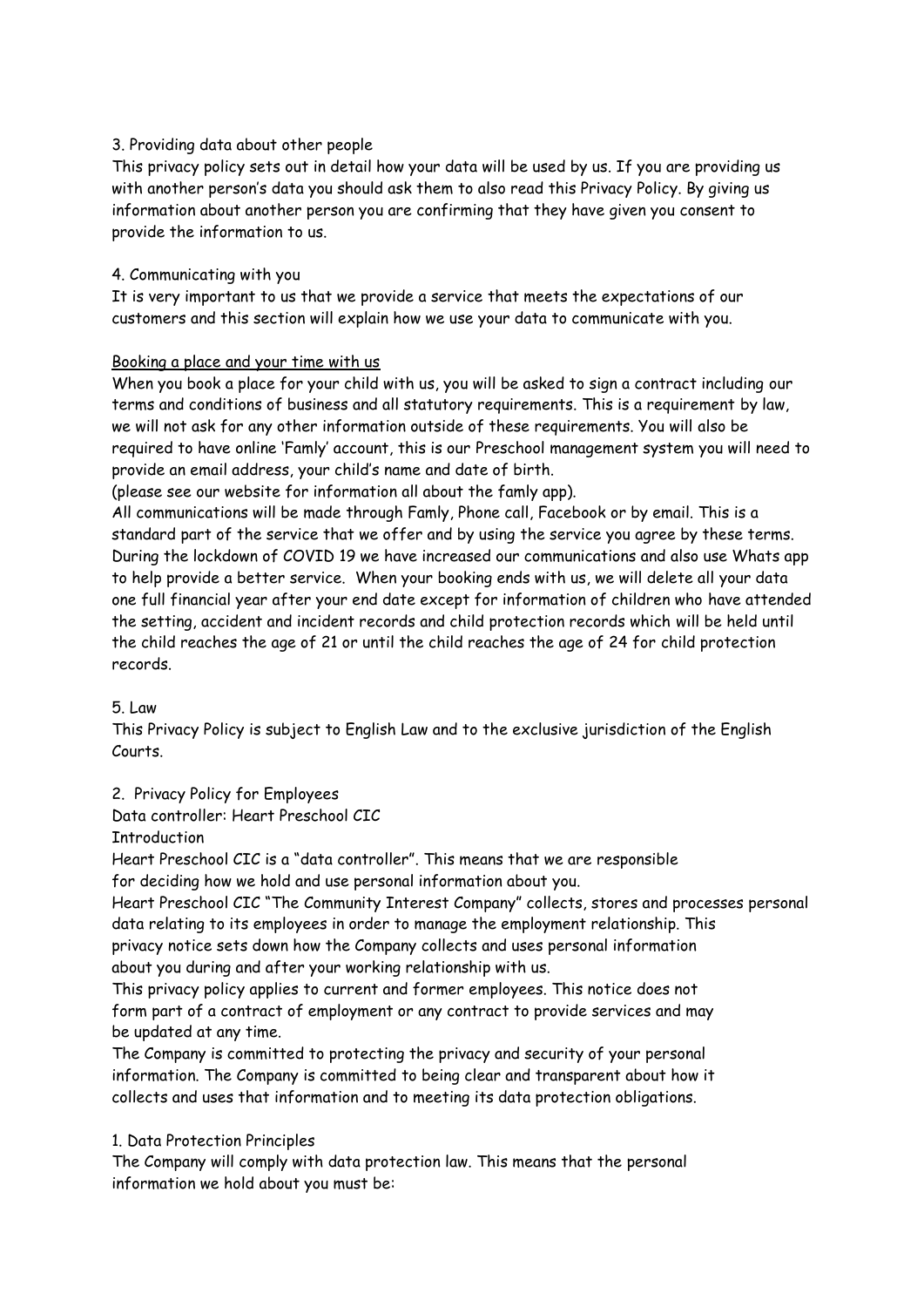• Used lawfully, fairly and in a transparent way;

• Collected only for valid purposes that we have explained to you clearly and not used in any way that is incompatible with these purposes;

• Relevant to the purposes we have told you about and limited to those purposes only;

• Accurate and kept up to date;

• Kept only for an appropriate time for the purposes we have told you about; and kept securely.

2. What Information Does the Company Collect and Process?

The Company collects and processes a range of personal information (personal data) about you. Personal data means any information about an individual from which the person can be identified. This includes:

Personal contact details, such as your name, title, address and contact details, including email address and telephone number;

• date of birth;

• gender;

• the terms and conditions of your employment;

• details of your qualifications, skills, experience and employment history, including start and end dates, with previous employers and with the Company;

• information about your remuneration, including entitlement to benefits such as pensions;

• details of your bank account, tax status and national insurance number;

• information about your marital status, next of kin, dependants and emergency contacts;

• information about your nationality and entitlement to work in the UK;

• copy of driving licence;

• details of periods of leave taken by you, including holiday, sickness absence, family leave, and the reasons for the leave;

• details of any disciplinary or grievance procedures in which you have been involved, including any warnings issued to you and related correspondence;

• assessments of your performance, including appraisals, training you have participated in, performance improvement plans and related correspondence;

• Information obtained through electronic means

e.g. Computer, Ipad, website.

We may also collect, store and use the following special categories of more sensitive personal information:

• information about medical or health conditions, including whether or not you have a disability for which the Company needs to make reasonable adjustments;

• details of trade union membership;

• information about your criminal record; and

• equal opportunities monitoring information, including information about your ethnic origin, sexual orientation, health and religion or belief.

• if any members of your extended family been disqualified from working with children under the Childcare Act 2006 or been placed on the sex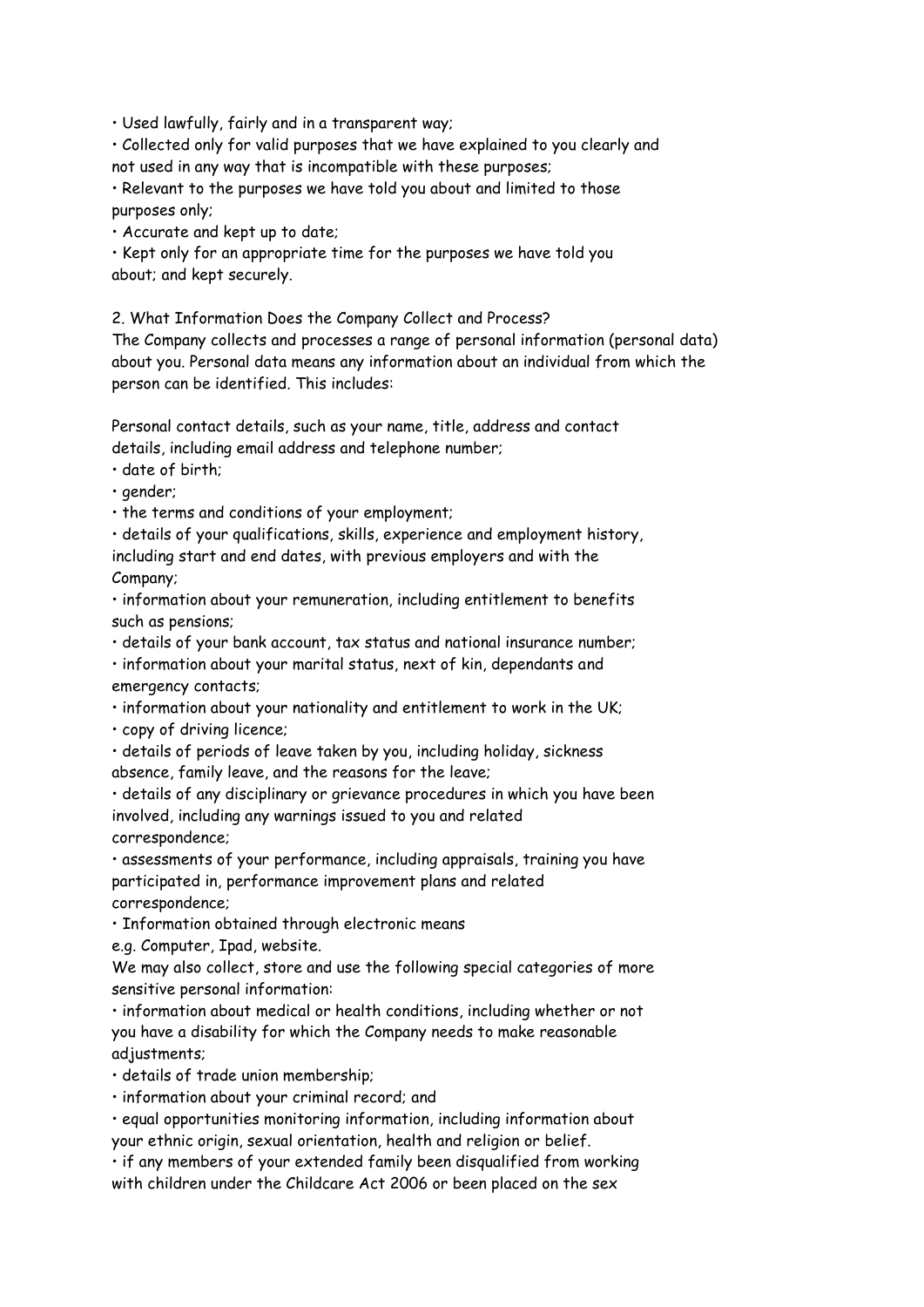offenders register

• if you have had any involvement with Children Social Care regarding your own children

• have your own children been subject to a child protection plan/order, or have they in the past

The Company collects this information in a variety of ways. For example, data is collected through the application and recruitment process and during work related activities throughout the period of working for us.

In some cases, the Company collects personal data about you from third parties, such as references supplied by former employers, information from employment background check providers, information from credit reference agencies and information from criminal records checks permitted by law.

Data is stored in a range of different places, including in your personnel file, in the Company's HR systems and in other IT systems (including the Company's email system).

3. Why Does the Company Process Personal Data?

The Company needs to process data to enter into an employment contract with you and to meet its obligations under your employment contract.

In addition, the Company needs to process data to ensure that we are complying with our legal obligations, for example, we are required to check an employee's entitlement to work in the UK, for certain positions, it is necessary to carry out criminal records checks to ensure that individuals are permitted to undertake a particular role.

In other cases, the Company has a legitimate interest in processing personal data before, during and after the end of the employment relationship.

Situations in Which We Will Use Your Personal Information

Situations in which we will process your personal information are listed below: In order to:

• make decisions about recruitment and promotion processes;

• maintain accurate and up-to-date employment records and contact details (including details of whom to contact in the event of an emergency), and

records of employee contractual and statutory rights;

• check you are legally entitled to work in the UK;

• gather evidence for, and keep a record of, disciplinary and grievance

processes, to ensure acceptable conduct within the workplace;

• pay you and, in the case of employees, make deductions for tax and National Insurance;

• make decisions about salary reviews and compensation;

• operate and keep a record of employee performance and related processes;

• keep records of training and development requirements;

• operate and keep a record of absence and absence management procedures, to allow effective workforce management and ensure that employees are receiving the pay or other benefits to which they are entitled;

• ascertain your fitness to work;

• operate and keep a record of other types of leave (such as maternity, paternity, adoption, parental and shared parental leave), to allow effective workforce management, to ensure that the organisation complies with duties in relation to leave entitlement, and to ensure that employees are receiving the pay or other benefits to which they are entitled;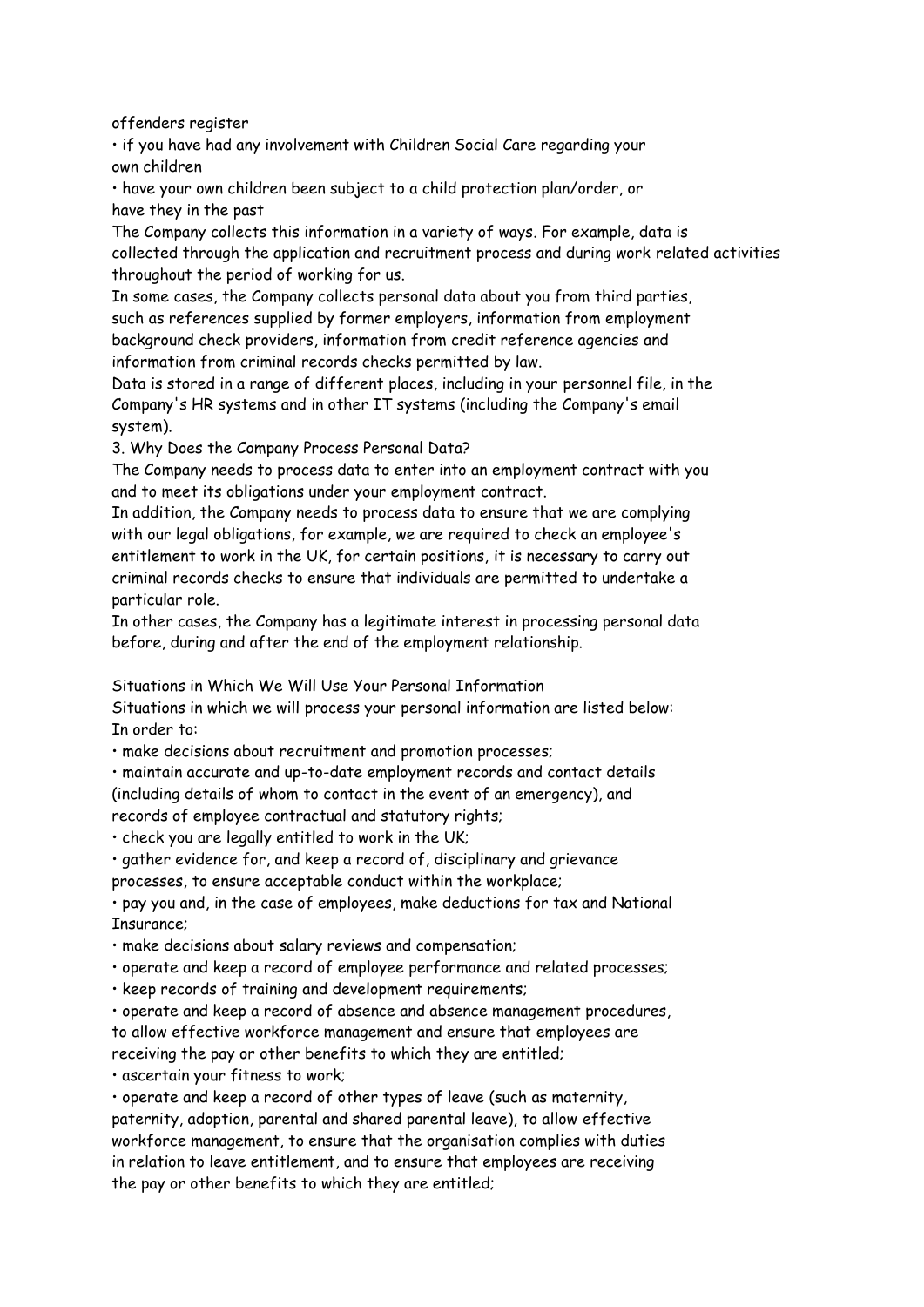• ensure effective general HR and business administration;

• provide references on request for current or former employees;

• deal with legal disputes involving you or other employees, workers and contractors; and

• facilitate equal opportunities monitoring in the workplace.

### If You fail to Provide Personal Information

If you do not prove certain information when requested, the Company may not be able to perform the contract we have entered into with you, such as paying you or providing a benefit. You may also have to provide the Company with data in order to exercise statutory rights, for example in relation to statutory leave entitlements.

# 6. Change of Purpose

The Company will only use your personal information for the purpose for which it was collected unless we reasonably consider that we need to use it for another reason and that reason is compatible with the original purpose. If we need to use your personal information for an unrelated purpose, we will advise you of this and explain the legal basis which allows us to do so.

You should be aware that we may process your personal information without your knowledge or consent where this is required or permitted by law.

### 7. How We Use Sensitive Personal Information

Some special categories of personal data, such as information about health or medical conditions, is processed to carry out employment law obligations (for example, in relation to employees with disabilities and for health and safety purposes).

The Company uses other special categories of personal data, such as information about ethnic origin, sexual orientation, health or religion or philosophical belief, this is done for the purposes of meaningful equal opportunities monitoring or reporting.

#### 8. Information About Criminal Convictions

We will only collect information about criminal convictions if it is appropriate given the nature of the role and where we are legally able to do so.

#### 9. Automated Decision-Making

Our employment decisions are not based solely on automated decision-making.

#### 10. For How Long Do You Keep Data?

The Company will only hold your personal data for as long as is necessary to fulfil the purposes we collected it for, including any legal, accounting or reporting requirements. The periods for which your data is held after the end of employment are 7 years.

# 11. Who Has Access to Data?

Your information will be shared internally, including with the Directors and owners, accounts team, Heart Peschool Manager and Deputy.

The Company shares your data with third parties where required by law, where it is necessary in order to administer the working relationship with you or where we have another legitimate interest in doing so. The following services are carried out by third party service providers: e.g. payroll, pension administration. The Company may also share your data with other third parties, for example, in the context of a sale of some or all of its business. In those circumstances the data will be subject to confidentiality arrangements.

The Company will not transfer your data to countries outside the European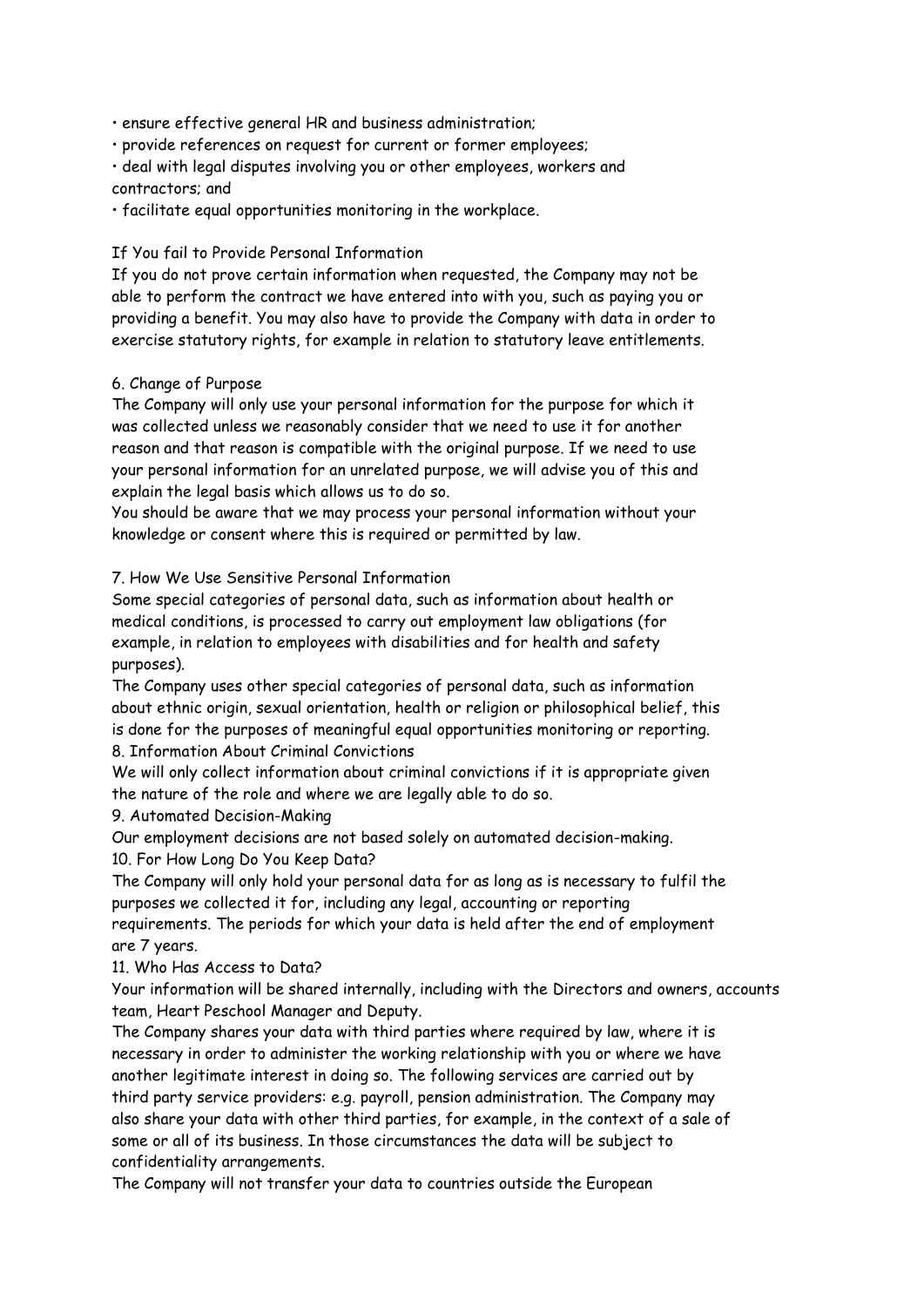Economic Area.

How Does the Company Protect Data?

The Company takes the security of your data seriously. The Company has internal policies and controls in place to prevent your data being lost, accidentally destroyed, misused or disclosed, and is not accessed except by its employees in the performance of their duties.

When the Company engages third parties to process personal data on its behalf, they do so on the basis of written instructions, are under a duty of confidentiality and are obliged to carry out appropriate technical and organisational measures to ensure the security of data.

Your Duty to Inform Us of Changes

It is important that the personal information we hold about you is accurate and current. Please be sure to keep us informed if your personal information changes during your time working with us.

Issued by Heart Preschool CIC – April 2020

### 12. Your Rights

As a data subject, you have a number of rights. You can:

• access and obtain a copy of your data on request (known as a "data subject access request");

• require the Company to change incorrect or incomplete data;

• request erasure of your personal information. This enables you to ask the Company to delete or stop processing your data, for example where the data is no longer necessary for the purposes of processing;

• object to the processing of your data where the Company is relying on its legitimate interests as the legal ground for processing; and

• ask the Company to suspend the processing of your personal data for a period of time if data is inaccurate or there is a dispute about its accuracy or the reason for processing it.

If you would like to exercise any of these rights, or you have any questions about the privacy notice, please contact the Angela Msumba (Director, Owner and Manager) If you believe that the Company has not complied with your data protection rights, you have the right to make a complaint to the Information Commissioner's Office.

#### 3. Cookies Policy

This site uses cookies

Our website uses cookies, as do almost all websites. The purpose of these is to help provide you with the best experience possible.

Cookies are small text files stored by your browser on your computer or mobile phone when you browse websites.

Our cookies enable us to:

- Make our website work as expected
- Improve the speed/security of the site
- Allow you to share pages with social networks like Facebook.
- Continuously improve our website for you
- Track visits to the sites articles so we know what kind of information is popular for our visitors

We do not use cookies to:

- Collect any personally identifiable information
- Collect any sensitive information